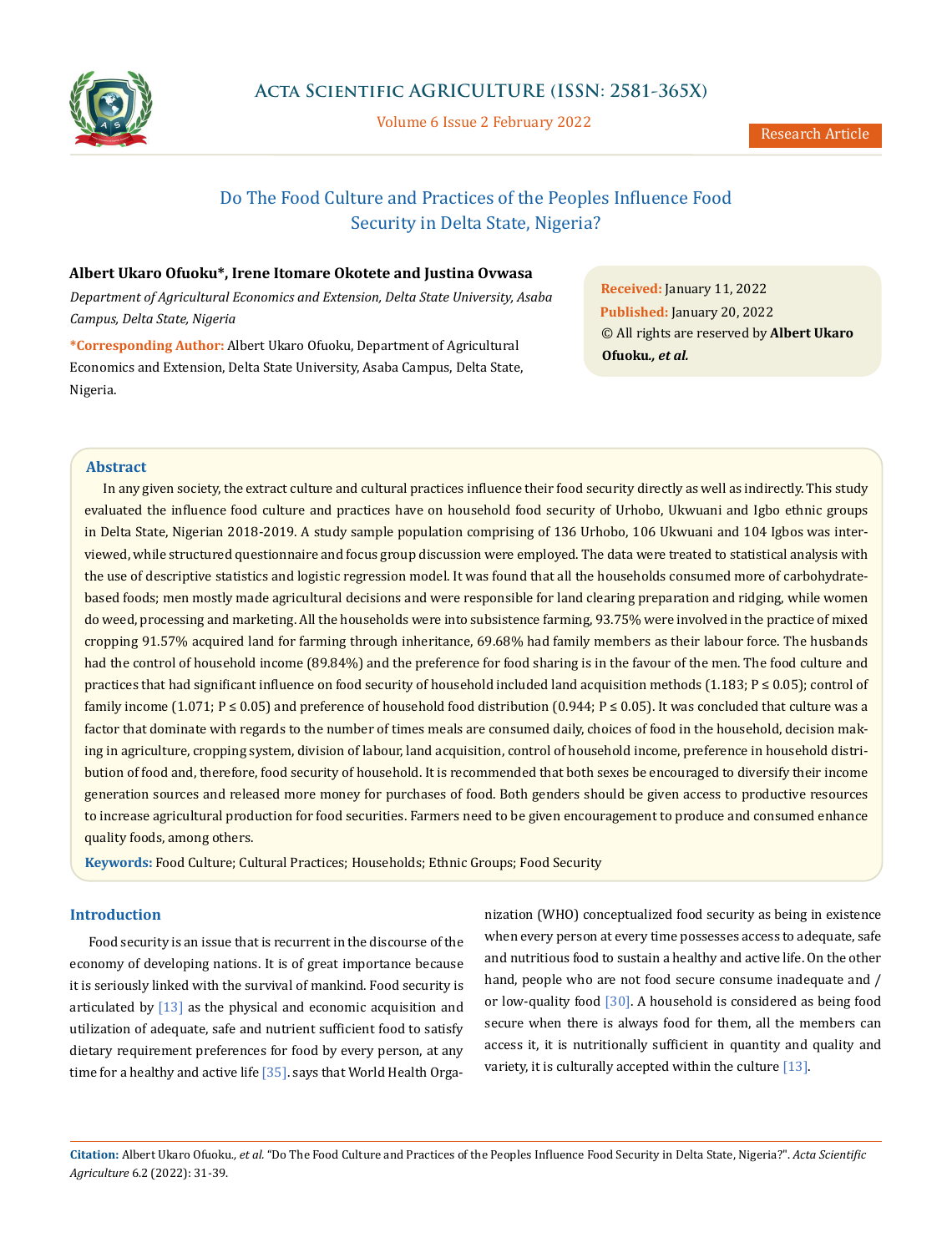Availability of food, access to food utilization of food and protection of the means of food form the elements of food security. The availability of food for rural dwelling households portends the certainty of their access to adequate for food their own production activities or by procurement from their markets, if they have the means of purchase it. There is the assurance of access to food when every member of households (HHS) possesses sufficient resources to procure appropriate foods that are nutrient filled diets. Sociocultural, political, economic and physical factors are the major determinants of access to food  $[8,20]$  suggest that nutritional results are ensured through utilization of food [15]. Explains that food supplies are stable when households (HHs) are not facing the risk of losing means to food as a result of adverse weather conditions, economic variable (like unemployment or soaring prices of food) or political instability.

Reflections from Millennium Development Goal (MDG) pertaining to extreme poverty and hunger eradication show that the challenge of food security is of a global dimension. Inclusive in this is reduction by half of the proportion of individuals who experience hunger between 1990 and 2015. Estimates by  $[15,17]$  show that 925 million people in various parts of the world were experiencing hunger and out of this figure, 907 million representing 98% were domiciled in developing countries. In the case of Nigeria, [1] point out that the food security situation showed slight improvement as the level of undernourishment was just 6% between 2006 and 2008 [15]. Reports that, there was decrease in the population and proportion of people who were undernourished, from 16.3 million in 1990 - 1992 to 9.4 million in 2006 - 2008. However, that food is available; it does not mean that food is accessible to every household [1]. The food culture and practices of an ethnic group, in the midst of other factors are majorly the determinants of availability of food and access to food  $[7,11]$ . Define culture as a people's way of life, which embraces the roles, uses, position and symbols of individuals, ideas, technologies, and objects like food and all other aspects of a society such as values, beliefs, norms, institutions, taboos, rituals, language and arts  $[2,7]$ . Opine that the food consumed by a people of a region is inertly embedded in their culture, since the interaction between persons, between the persons and land, and between land and food in prescribed by culture [7,18,38]. State that culture has impact on the security of food and nutrition through crop production distribution and utilization systems. Ethnicity also has linkage with food security due to the fact that the

environments in which people live and their ancestral roots have influence on food culture and practices with food and practices of food transmitted from one generation to another [7]. Going further, it is a known fact that access to food is capable of being influenced by the socio-cultural norms that regulate household food allocation and income [41].

There is paucity of research on cultural aspects of food security in Nigeria and Delta State in particular. According to [1,23,28], the few studies carried out in Nigeria relate largely to traditional food taboos and their implications for food and nutrition security. It is therefore worthwhile to conduct a study on food culture and practices in relation to household food security among the diverse ethnic groups in Delta State in order to have a guide when making efforts to ensure food security. Hence, this study examined the food culture and practices of the peoples of Delta State and ascertained the effects of food culture and practices on food security of the households in the State.

### **Methods**

Questionnaire and semi-structured interview were used to collect quantitative and qualitative data from the respondents, while employing a mixed method approach. The data examined in this paper were collected in June 2018 - March 2019 through the survey of households' food security in Delta State, Nigeria

#### **Study population and setting**

Delta State of Nigeria has diverse ethnic groups such as Igbo, Ukwuani, Ika, Urhobo, Itsekiri and Ijaw. These ethnic groups earn their living through engagement in farming and fishing mainly. The study population is formed by three of these ethnic groups aforementioned. One village was purposively selected from each ethnic group based on language differentials and culture. This method was also used by  $[1]$ .

#### **Quantitative data collection and analysis**

In each selected village, a random sample of households was done. In Orhono Village (in Urhobo ethnic group) 136, Ogume village (in Ukwani Ethnic Group), 106 and Ejeme-Uno village (in Igbo ethnic group) 104 households were randomly selected and interviewed using a structured questionnaire. The dependents variable, food security was measured; thus, at first, the calories intake of the households was taken through request to the household member

**Citation:** Albert Ukaro Ofuoku*., et al.* "Do The Food Culture and Practices of the Peoples Influence Food Security in Delta State, Nigeria?". *Acta Scientific Agriculture* 6.2 (2022): 31-39.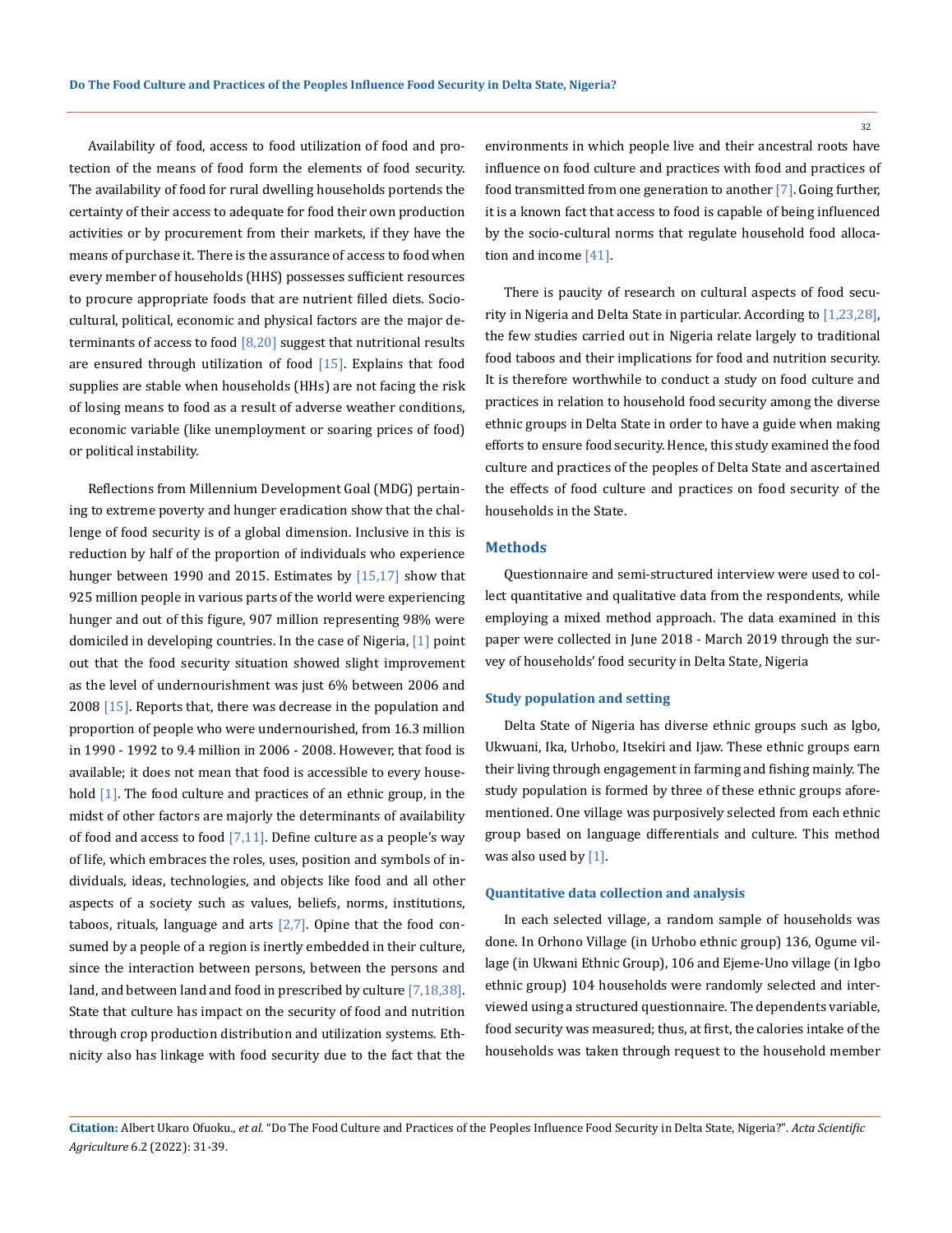who prepares food in the household and the report of the quantities of every food item eaten in the household in the past 24 hours was released, as earlier done by  $[1]$ . Secondly, adopting the method converted to grams and the calorie content was computed and estimated employing the food consumption tables that were available. At the third stage, the computation of the per capita calorie's intake was done by dividing the estimated total calories intake of the household by the number of adult equivalent (AE) in the household of applying consumption factors of age-sex classifications or categories, a method used by  $[13]$ . The food security line for Nigeria was placed at 2766kcal based on FAO criteria [34]. Resultantly, households who had their daily calorie supper per AE higher than 2766kcal were considered to be food secure and assigned the value of 1, while the households that had a calorie supply per AE lower than that were classified as food insecure households and assigned with a value of 0.

Explanatory variables such as cropping systems, land acquisition systems, type of labour use, household income controller and household food sharing preference were measured as discrete variables and were all identified to be main food culture and practices that have influence on food security of households in this research. The aprioriexpectation was that cropping systems, land acquisition method and type of labour used would have positive influence over food security.

Logit regression model was used because the dependent variable is discontinuous. The model was employed to make an estimation of the food security status of the rural households as a function of a group of food culture and practices. The model has been used severally for logistic dependent variables by [3; 27]. The Logit Regression model employed in determining the influence of food culture and practices over food security of households is presented thus.

$$
Z = \ln \frac{P_I}{1 - P_I}
$$
  
=  $l_n$ Ya +  $b_1$ X<sub>1</sub> +  $b_2$ X<sub>2</sub> +  $b_3$ X<sub>3</sub> +  $b_4$ X<sub>4</sub> +  $b_5$ X<sub>5</sub>

Where

 $Z =$  Probability of food security (food secure = 1; food insecure = 0)

bs = Coefficients of explanatory changes in Z causes by change in independent variables

X<sub>1</sub>= Cropping Systems

 $X<sub>2</sub>$  = Land Acquisition method

 $X<sub>2</sub>$  = Type of labour used

 $X<sub>a</sub>$  = Controller of household income

 $X<sub>r</sub>$  = Preference for household food sharing (husband/adult male = 1; wife, children =  $0$ )

 $X_{6}$  = Food taboo (observed= 1; not observed=0)

#### **Qualitative data collection and analysis**

Separate focus group discussion (FGD) was done with 20 men and 20 women groups in each selected village to obtained information regarding the cultural content of food and gender involvement in agriculture.

#### **Results**

## **Cultural context of food and gender participation in agriculture cultural context of food**

During the FGD it was revealed among the three major ethnic groups that survival is the primary aim of eating food and it is in their customs and tradition to consume 3 meals daily. Among the Urhobos, the foods consumed on regular basis were yam; plantain; cassava-based foods (garri and starch), cocoyam and beans. Among the Ukwuanis, cassava-based food - fufu and garri; yam and plantain were regularly consumed; and among the Igbos, cassavabased products (garri and fufu) and yam were eaten regularly. During special events such as marriages and burials starch, garri, yam and coconut rice is served by the Urhobos. During their traditional festivals starch, yam and plantain are served by them. Among the Ukwuani people, cassava-based food (fufu), pounded yam and rice are served during special occasions like marriage and burial ceremonies. While among the Igbo, cassava-based food (fufu), rice and yam (pounded yam) are served during marriage and burial ceremonies. During festivals, the Ukwuani and Igbo people serve yam and pounded yam. The food is eaten mostly with soup of various types cooked with plenty of fish and/or meat. Most soups are prepared with oil, except the pepper soup eaten with yam and plantain by the various ethnic groups preferably for breakfast.

#### **Traditional gender participation in agriculture**

The participants in the men and women groups responded that the men, who are as usual the household heads decide on farming

**Citation:** Albert Ukaro Ofuoku*., et al.* "Do The Food Culture and Practices of the Peoples Influence Food Security in Delta State, Nigeria?". *Acta Scientific Agriculture* 6.2 (2022): 31-39.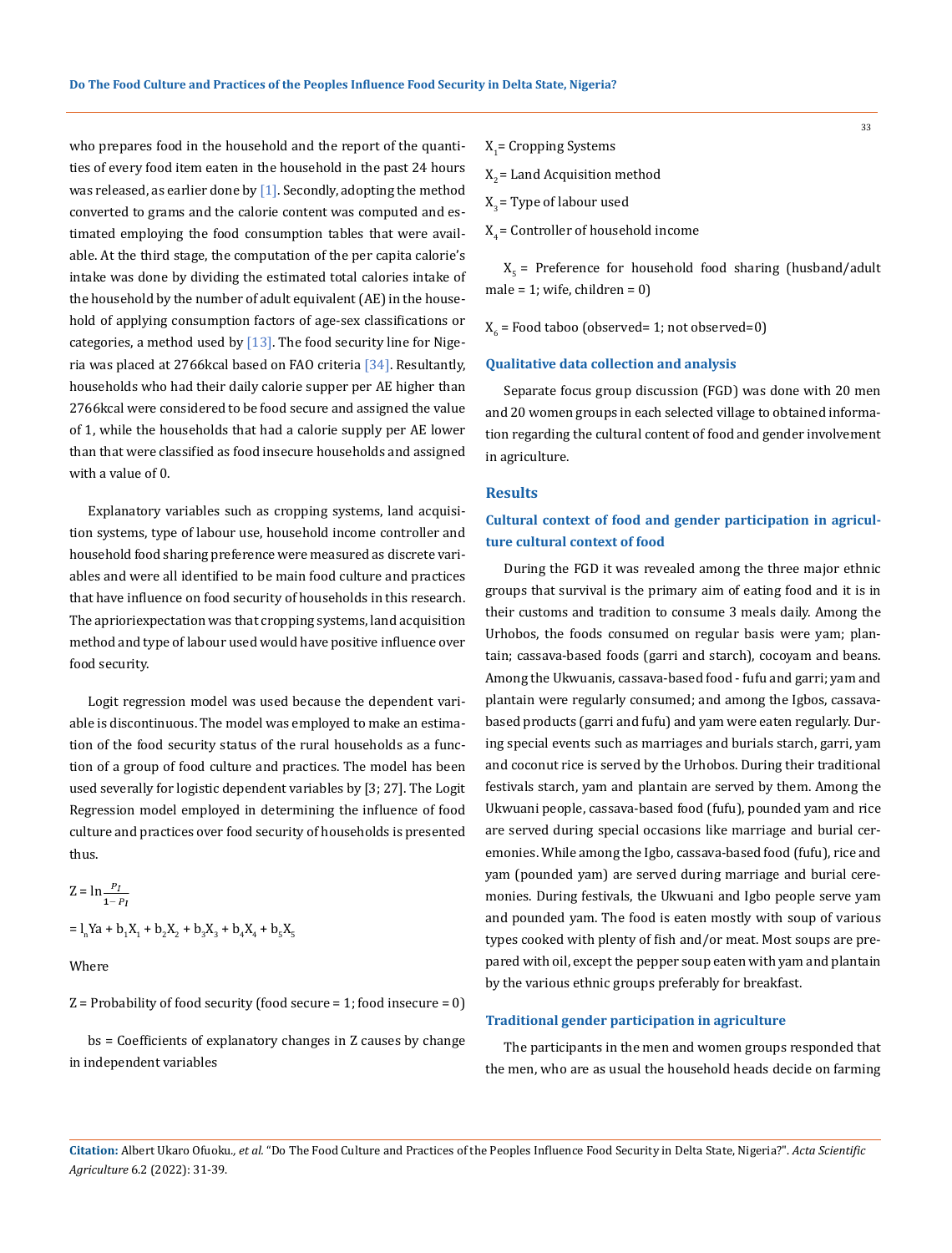activities to embark on - the fields to use, the type of crop to be planted and by who and the household members to carry out the various other activities.

It was further revealed that among the three ethnic groups that the men are responsible for clearing, tillage, ridge and mound construction and planting of plantain and yam. Tree crops planting is also the responsibility of the men. However, the women plant the other crops such as cassava, cocoyam, maize, vegetables, beans and potato among the Urhobo people. Among the Ukwuani people, both men and women plant, cassava, yam, maize, beans, vegetables and spices, but men plant tree crops. Igbo women plant the food crops, while the men plant the tree crops.

Weeding of the farm, fertilizer application and pest control are done by women among the three ethnic groups. Harvesting of food crops is done by the women too. The men of the three ethnic groups harvest three crops mainly because women are not allowed by culture and tradition to climb. Storage of every farm produce is done by both men and women except the storage of yam that is done by men among the three ethnic groups. The processing of harvested food crops is the responsibility of the women, while the processing the produce from tree crops such as oil palm fruits is done by both the men and the women actively participating cooperatively in all the three ethnic groups.

The sale of every produce is the responsibility of women in Urhobo ethnic group. In Ukwuani ethnic group both men and women are responsible for sales of produce, while only the Igbo women are given that responsibility traditionally to do the sales of the farm produce.

#### **Households' food culture and practices**

The information on household's food, culture and practices are summarily presented in table 1.

#### **Cropping system**

Most (Urhobo = 93.61%, Ukwuani = 91.41%, Igbo = 96.24%) of the households are into the practice of mixed cropping. Overall, 93.75% of the farming households in Delta State practice mixed cropping. This outcome is congruent with that of  $[1]$ .

Findings indicate that most (91.57%) of the farming households of the three ethnic groups acquired land by inheritance, however, 8.43% farmed on plots of land purchased by them.

#### **Type of labour used**

In the study area, three categories of labour are used in Agricultural practices among the ethnic groups. These are family labour, hired labour and cooperation exchange labour. Out of these three types of labour, family labour was the major source of farm labour among the three ethnic groups considered in this study. Most households (69.68%) relied on family labour for farm operations, while hired labour were used by 26.14% of the households and cooperation exchange labour accounts for 4.19%.

Most (Urhobo = 95.11%; Ukwuani = 94.70%; Igbo = 79.71%) households stated.

| Food culture/<br><b>Practices</b> | <b>Urhobo</b><br>$(n = 136)$ | <b>Ukwani</b><br>$(n = 106)$ | Ejeme-Uno<br>$(n = 104)$ | <b>Pooled</b><br>$(n =$<br>346) |
|-----------------------------------|------------------------------|------------------------------|--------------------------|---------------------------------|
| Cropping<br>Systems               |                              |                              |                          |                                 |
| Mixed<br>Cropping                 | 93.61                        | 91.41                        | 96.24                    | 93.75                           |
| Mono<br>Cropping                  | 6.39                         | 8.59                         | 3.76                     | 6.25                            |
| Land<br>Acquisition<br>System     |                              |                              |                          |                                 |
| Inheritance                       | 96.52                        | 91.98                        | 86.21                    | 91.57                           |
| Purchase                          | 3.48                         | 8.02                         | 13.79                    | 8.43                            |
| Labour Use                        |                              |                              |                          |                                 |
| Family                            | 69.42                        | 73.36                        | 66.25                    | 69.68                           |
| Hired                             | 26.05                        | 21.31                        | 31.05                    | 26.14                           |
| Cooperative<br>Exchange           | 4.53                         | 5.33                         | 2.70                     | 4.19                            |
| Control over<br>family income     |                              |                              |                          |                                 |
| Husband                           | 95.11                        | 94.70                        | 79.71                    | 89.84                           |
| Wife                              | 4.89                         | 5.30                         | 20.29                    | 10.16                           |
| Preference in<br>food sharing     |                              |                              |                          |                                 |
| Husband/<br>Adult male            | 92.03                        | 42.46                        | 84.42                    | 72.07                           |
| Women/<br>children<br>Food Taboo  | 7.97                         | 57.54                        | 15.58                    | 27.03                           |
| Observed<br>Not observed          | 85.61<br>14.39               | 96.50<br>3.30                | 87.72<br>12.28           | 89.94<br>10.06                  |

**Table 1:** Percentage distribution of food culture and practices among ethnic groups in Delta State, Nigeria.

**Citation:** Albert Ukaro Ofuoku*., et al.* "Do The Food Culture and Practices of the Peoples Influence Food Security in Delta State, Nigeria?". *Acta Scientific Agriculture* 6.2 (2022): 31-39.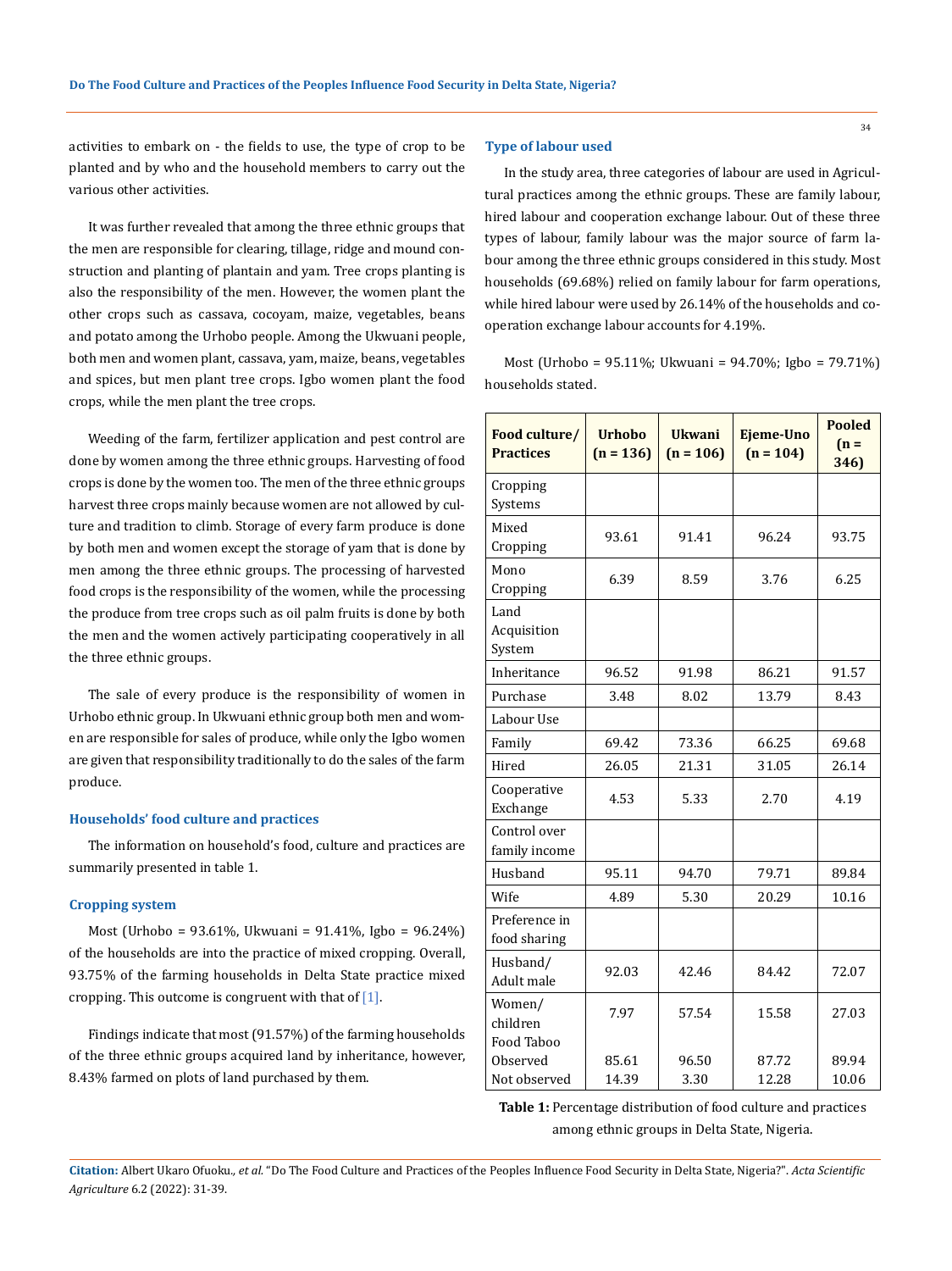#### **Control over household income**

That the husbands had the control of the household income vested on them. This is confirmed by the pooled result which shows that 89.84% of the households' income was controlled by the husbands.

#### **Preference in household food sharing pattern**

Among the Urhobos and the Igbo most of the Households serve the husbands/adult males first while distributing food (Urhobo = 92.03%; Igbo =  $84.42\%$ ), while most (57.54%) of the households in Ukwani ethnic group serve the women and children first. Among the Urhobos few households (7.97%) serve women and children first. Similarly, among the Igbos, like among the Urhobos, few household 15.58% serve women and children first.

#### **Food taboo**

Food taboo is highly observed among the three ethnic groups studied (89.94%). Most of the households used for this study agreed that there is food taboo which they compulsorily observe or adhere to. Various foods, mostly of animal source are forbidden by the people as revealed by most of the respondents.

#### **Food culture and practice influencing household food security**

Table 2 indicates that three of the five variables of food culture and practice capture in the logistic regression model were significant in the explanation of the variations in the food security status of the households in the Delta State, Nigeria. These variables include land acquisition method (1.18:  $P \le 0.05$ ); control of household income  $(1.07: P \le 0.05)$  and preference of household food sharing (0.94: P ≤ 0.05) and food taboo (0.24: p ≤ 0.05). Land acquisition method was positive and significant at 5% level which indicates that land acquisition by inheritance increases the probability of household food security. Control of household income was positive and significant at 5% level. This implies that control of household income by husbands increase the likelihood of food security of the households. Preference of household food sharing was positive and significant at 5% level. This is indicative of the fact that offering priority or preferential treatment to husbands/ adult males in the household food sharing increases the likelihood of food security of the households.

Food taboo influenced food security significantly at 5% level. However, the coefficient bore a negative sign. This implies that an increased rate of observance of food taboo has the likelihood of reducing food security and vice versa.

| <b>Food cultural</b><br>and Practices                                                    | β                   | S.E          | Wald            | Df                | <b>Sig</b>     | <b>Exp</b><br>$(\beta)$ |
|------------------------------------------------------------------------------------------|---------------------|--------------|-----------------|-------------------|----------------|-------------------------|
| Constant                                                                                 | 32.75               | 7.785.62     | 0.000           | $\mathbf{1}$      | 0.908          | 000                     |
| Cropping<br>System $(X_1)$                                                               | $-1.30$             | 0.97         | 2.34            | 1                 | 0.246          | 0.388                   |
| Type of<br>Labour used<br>$(X_2)$                                                        | 2.63                | 0.305        | 73.09           | 1                 | 0.111          | 12.57                   |
| Land of<br>Acquisition<br>system $(X_3)$                                                 | $1.18*$             | 0.75         | $4.618*$        | 1                 | 0.024          | 0.227                   |
| Control of<br>Household<br>Income $(X_4)$                                                | 1.07                | 0.59         | 4.930*          | 1                 | 0.039          | 0.449                   |
| Preference<br>of Household<br>Food Sharing<br>$(X_{\varsigma})$<br>Food taboo<br>$(X_6)$ | $0.94*$<br>$-0.24*$ | 0.48<br>0.54 | 5.119*<br>4.703 | $\mathbf{1}$<br>1 | 0.036<br>0.016 | 2.413<br>2.235          |

**Table 2:** Logit estimation of the influence of food culture and practices on household food security in Delta State, Nigeria.

#### **Discussion**

Since the various ethnic groups studied consumed mainly carbohydrates, which always make the bulk of their diets, they eat these carbohydrates with soups that are mostly oil based cooked with fish and/or meat, their food is of moderate quality. However, the bulk of the carbohydrates are capable of having health implications consequently as time go on  $[40]$ . suggest that when a diet has a very high content of carbohydrates, the fragile blood sugar level balance of the body may be upset and the consequences are energy fluctuations and feeling of irritation and tiredness [22]. points out that weight gain, diabetes, obesity and other diseases related to diet may arise as in result of very high level of carbohydrates consumption. Male household heads usually dominate in household agricultural decision making. This is as a result of the patriarchal nature of the societies studied and power relations apart from male friendly access to resources. The situation is like this in spite of the contribution of women to agriculture  $[17]$ . points out that women offer about 70% of agricultural labour, 50% of livestock and other

**Citation:** Albert Ukaro Ofuoku*., et al.* "Do The Food Culture and Practices of the Peoples Influence Food Security in Delta State, Nigeria?". *Acta Scientific Agriculture* 6.2 (2022): 31-39.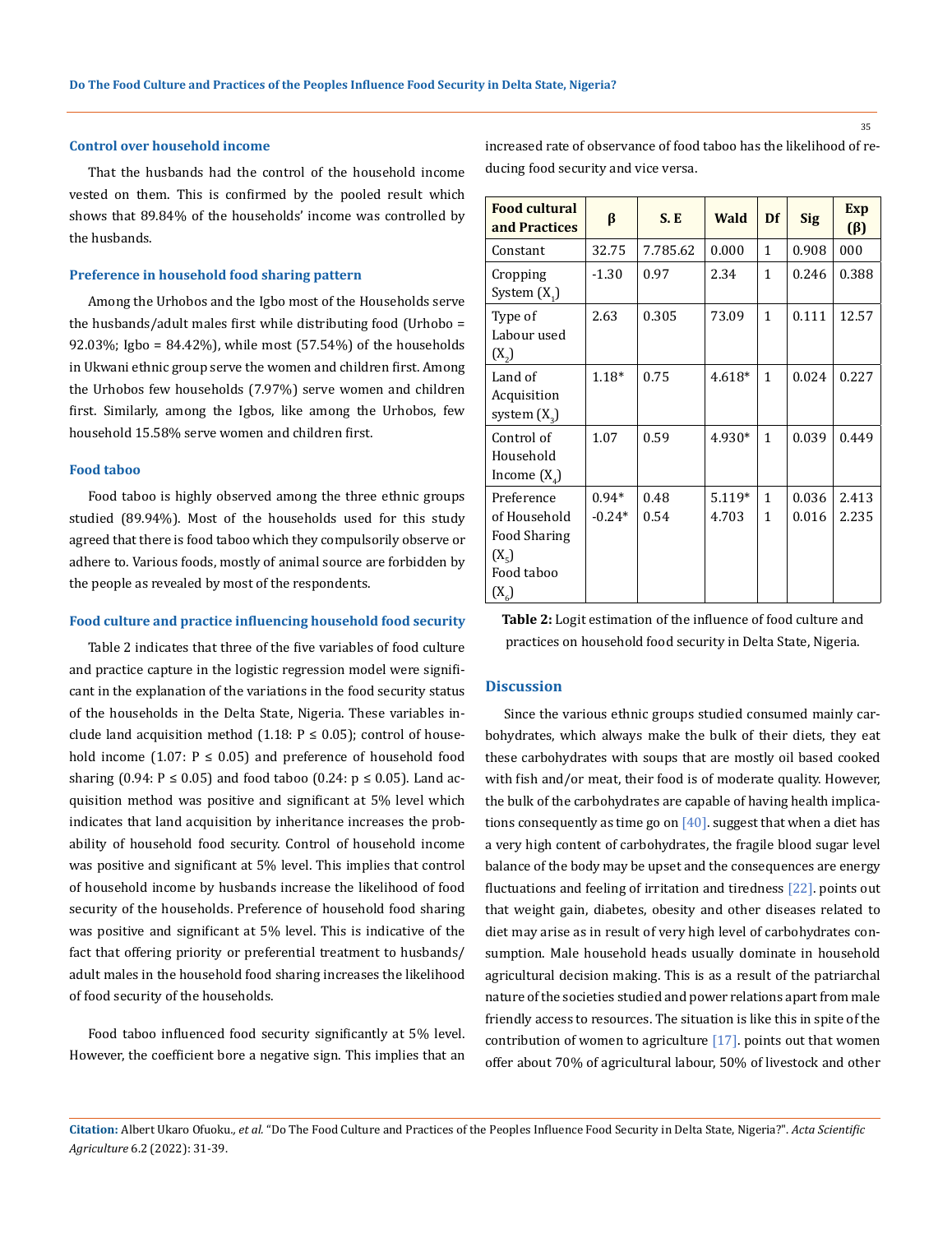animals' production and related activities and 60% involvement in food processing activities  $[25]$ . found that women are poorly involved in agricultural decision making. This implies exclusion from decision-making. The exclusion of women from decision-making in the household will most likely have negative implications for household food security [1].

There is little difference in the traditional gender division of agricultural tasks among the ethnic groups studied. This little difference is in processing and marketing of produce. While women take responsibility for marketing and processing of arable crops among the Urhobos and Igbos, the Ukwuani men and women are involved in both activities. The heavy tasks of land clearing, tilling and ridge and mound construction are the responsibilities of men among the three ethnic groups, while the women are engaged in lighter tasks such as planting, weeding, crop processing and sales of farm produce. Increased access by men and women to factors of production is thus a determinant or a correlate of increased agricultural productivity of farming households leading to food security.

The practice of mixed cropping that is popular in the study area is capable of positively influencing food security by serving as security against infestation of pests and diseases, and natural impromptu climate related occurrence. Higher yields accrue to small-holder farmers from mixed cropping  $[1]$ . It offers farming communities opportunities to a variety of farm products that have multiple utility values and crop alternatives for consumption immediately and for storage for a long period of time  $[6]$ . Traditionally in mixed cropping system, a range of crop species grow simultaneously on the same plot, complementing each other through the utilization of resources in diverse ways, farm labour, which is usually scarce is adequately used, weeds and pests are adequately controlled, erosion is checked, crops are harvested sequentially and aversion of total loss of crops. Taking cognizance of this, as subsistence farmers, mixed cropping system which is the dominant practice needs to be encouraged among farming households as research and extension activities need to place their focuses on development and promotion of relevant technologies, such as improved inputs that are known to enhance productivity in mixed cropping system of farming. While considering the various methods of land acquisition, land acquisition by inheritance was very common and popular among the various tribes studied in Delta State. This result is in consonance with that of  $[1,9]$  in their various studies in North

Central Nigeria and Nigeria respectively. However, it should not be forgotten that traditional land ownership system which includes inheritance, does not give room for large scale farm investment. It restricts the release of land as suggested by [12] to intending investors, especially in the rural communities of Nigeria. Considering the fact that the livelihoods of most of the inhabitants of the state have connections with land and natural resources prospecting and exploitation. Ability to acquire land and empowerment by government, through provision of needed inputs and good incentives will enhance agricultural production and productivity thereby promoting food security and development that is sustainable in the state. However, possession of land through inheritance has linkage with households' food security relatively as there is no need for the household to spend money hiring land. Instead, such money is saved and spent on farm inputs other food needs of the family.

The crucial position of family labour in farm operations and the dearth of mechanization in agricultural production activities mean that family labour availability is a requirement for farm size expansion by farming households. Apart from that, the employment of family labour is a reflection of the subsistence quality obtainable in the State. Labour is known to be a very important asset for subsistent farming households in rural areas. This is because access to needed labour for agricultural production has direct influence on the rate of household farm income, translating to food security. However, [24] found that while using family labour, unregulated child labour is committed. Regulation of child farm labour by household heads means restricting the children to operations that are not dangerous or may pose to be harmful to them. Contrastingly it is suggested by  $[20]$  that use of children as farm labour encourages transmission of technical and social farming knowledge and skills from one generation to another and as well inculcating into the children, how to make livelihood and become independent in the future as well as children's security food. The men having control over the household income confirms the report given by United Nations stating that less amount of money is expended on food in area where men are the ones controlling household income [37]. However, it is at variance with that of [29] who found that enhancements in household heads' income lead to increased rate of spending on food. As revealed in series of studies, enhancement in sphere of income of women contributed to several positive child benefits. This implies that it is correlated with expenditure on goods that most likely are beautiful to children. For instance [35],

**Citation:** Albert Ukaro Ofuoku*., et al.* "Do The Food Culture and Practices of the Peoples Influence Food Security in Delta State, Nigeria?". *Acta Scientific Agriculture* 6.2 (2022): 31-39.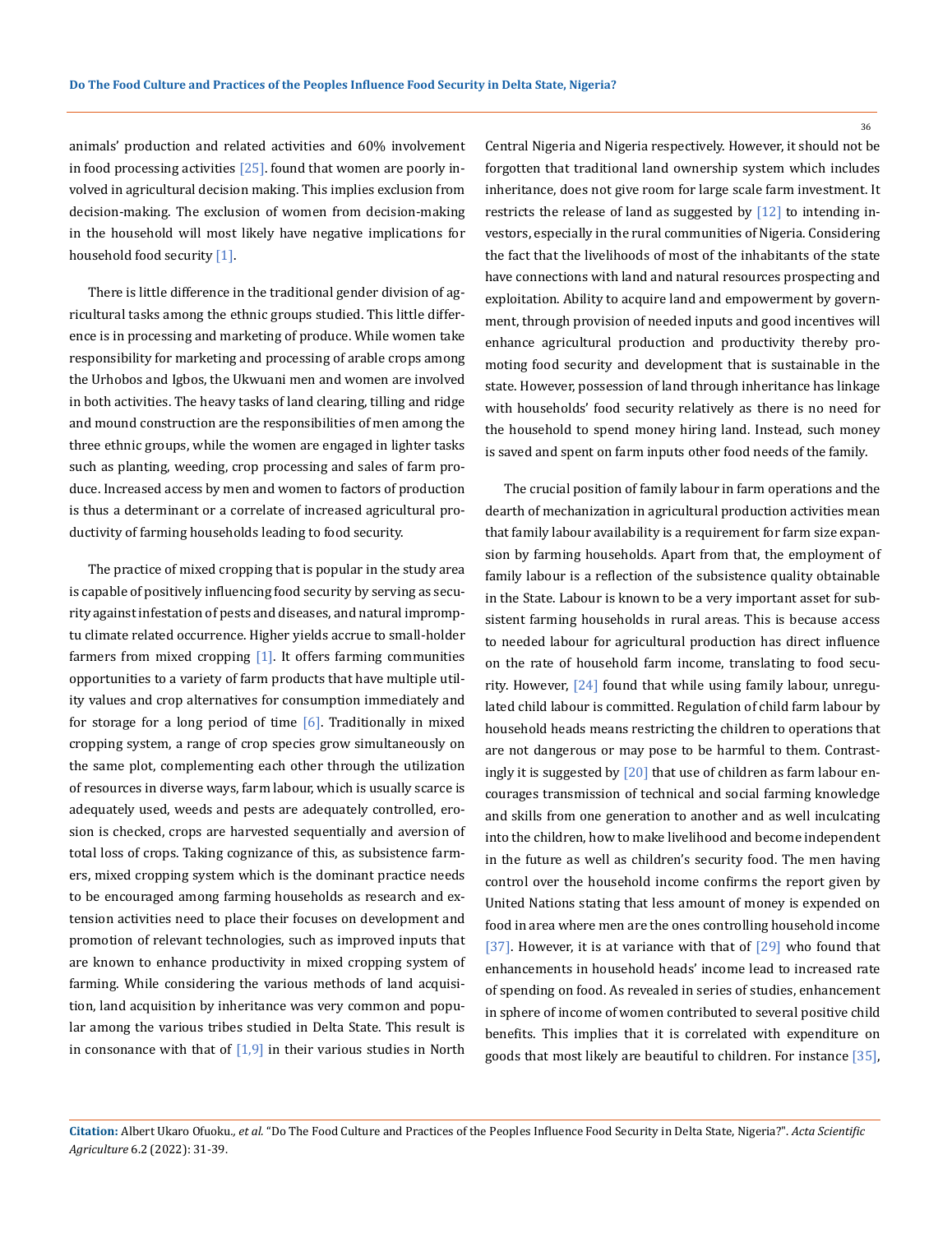found a linkage between mother's control of household income and improvements in health status of children in Brazil, and  $[10]$ found its linkage with improved spending on health, nutrients and shelter in rural settlements of  $[19]$ . concluded that income share of wife had an encouraging influencing on food budget allocation in Cote d'Ivoire  $[15]$ . reported that better level of immediate benefits accrues from women-controlled income, for nutritional welfare of the family than income controlled by men. All of the afore cited examples imply that cultures allocate responsibilities for the various household management areas to men and women, hence these social arrangements that are gender guided make contributions to money usage in the household. These differences in impacts created by male controlled and female controlled income is capable of producing significant implications for designing and evaluating income-related project and / or policies meant to improve food security. Based on this, it is posed as a suggestion have those further studies be carried out on implications of male versus female controlled income for food consumption of family members and their nutritional status in the state for confirmation before any reasonable amount of resources are expended on this matter by policy makers. In most parts of Delta State, Nigeria, it is the tradition to serve the husband first while serving food. In this study, it is discovered that giving preferential treatment to the husband/ adult's males during household food sharing enhance the likelihood of food security of the households. This is attributable to the fact that since males do the heavy works in the farm, they require more food so that they can produce more for household consumption; it may deprive some of the household members of adequate amount of food, thereby becoming a threat to their nutritional welfare. The result of this affirms the findings of  $[5,33,39]$  who found that inequalities in the distribution of food within households in many countries are favourable to men than women, in the midst of other factors. In Bangladesh, husbands and children eat before women eat  $\left[30\right]$ . Be that as it may, the priority given to household heads during eating might lead to a situation where mothers and the children have or receive a smaller share of the households' food relative to their nutritional requirements  $[4]$ , in the midst of having enough food in the household. This therefore calls for creation of awareness among all household members and fathers in particular, about the gains of proper nutritional consumption for the wellbeing and productive capability of all the members of all families nutritionally.

Food taboos that imply forbidding of certain foods reduce food security. This means that such foods cannot be consumed as substitutes or as main food by the people. Even if there is hunger, the people will not eat such foods. For example, in many communities in Delta State, consumption of snail meat is a taboo. They regard their consumption as taboos either because they see them as their deities or to prevent the neutralization of the various traditional charms they have incised into their bodies. Another example of food taboo is the consumption of guinea fowl in some communities. These taboos reduce the number and quantity of foods that are available for human consumption.

#### **Conclusion**

Conclusively, culture is a factor that dominates in the number of time major meals are consumed daily, food choices made in household, decision-making related to Agriculture, control of household income, priority given in household distribution of food and therefore food security. Food culture and practices that significantly had influence on household food security were method of land acquisition, control of the income of the household, preference given when sharing food in the household and food taboos.

Decision-making in agriculture is mostly considered as a task meant for a male, but capacities of women should be developed by training them to employ their power of bargaining to lobby for their participation. Farmers need to be given encouragement so that they can increase their production level and consumer food of enhanced quality. They should also be given encouragement to diversify in order to achieve improved nutrition and food security, household food should be shared fairly so that the nutritional needs of all the members of the household is catered for. Farmers of both sexes should be given encouragement for diversification of sources of income to create more money that can be accessed for purchases of food. It is also recommended that male and female farmers need to be given opportunity to productive resources to achieve enhance agricultural production and eventually, food security.

#### **Acknowledgment**

The Authors thanks the farmers in Urhobo, Ukwuani and Igbo (Aniocha) communities who unconditionally offered their time and audience to be involved in this study. They are also very grateful to his research assistants.

**Citation:** Albert Ukaro Ofuoku*., et al.* "Do The Food Culture and Practices of the Peoples Influence Food Security in Delta State, Nigeria?". *Acta Scientific Agriculture* 6.2 (2022): 31-39.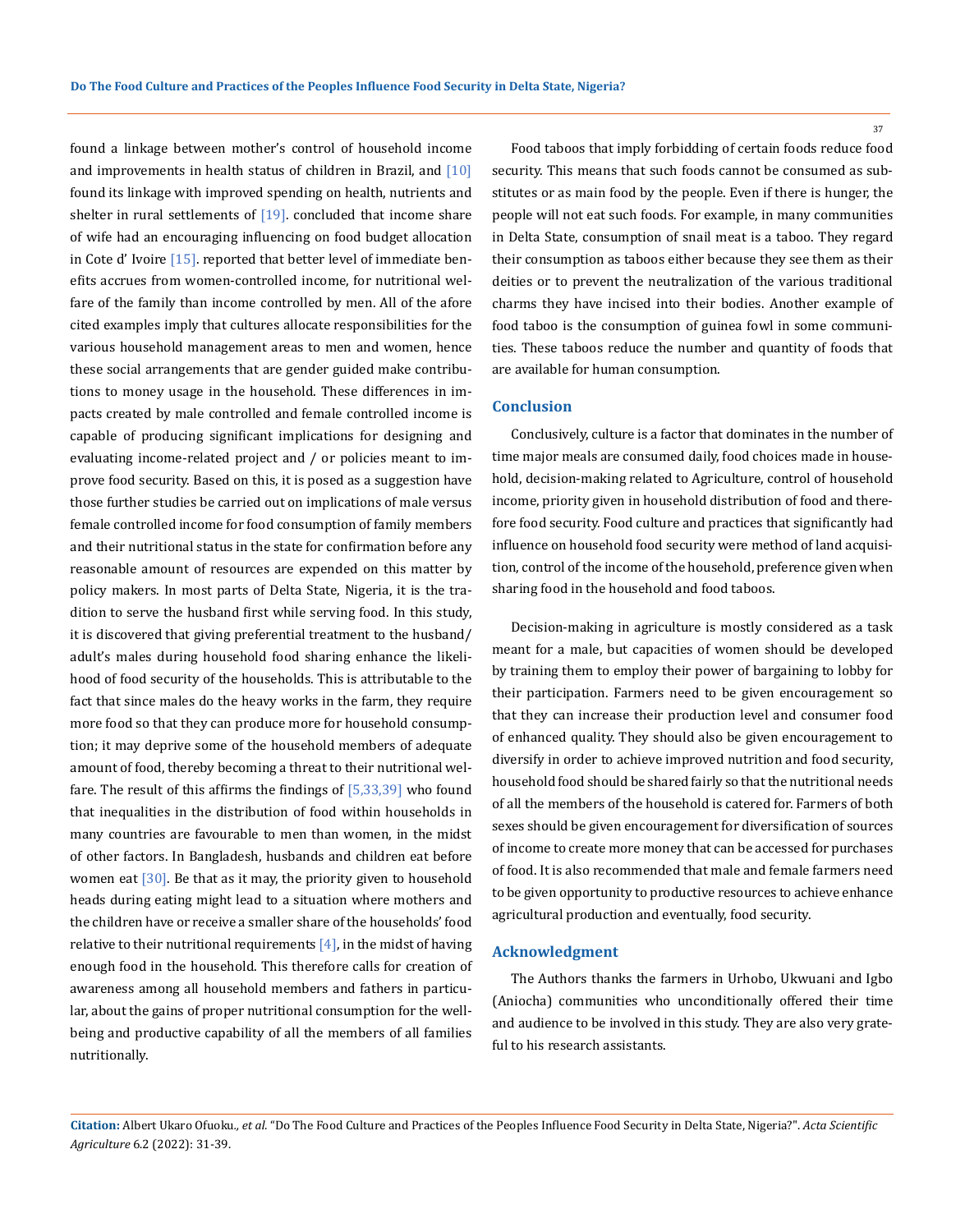### **Statement of Conflicting Interests**

There is no conflicting interest

## **Finding**

This study was self-funded by the Author.

## **Bibliography**

- 1. [Agada M and Igbokwe E. "Influence of Food Culture and prac](http://pubs.sciepub.com/jfs/4/2/2/)[tices on household food security in North Central Nigeria".](http://pubs.sciepub.com/jfs/4/2/2/)  *[Journal of Food Security](http://pubs.sciepub.com/jfs/4/2/2/)* 4.2 (2016): 36-41.
- 2. Ashisa C., *et al.* ["A Comparative study of food consumption pat](https://fdocuments.in/document/a-comparative-study-of-food-consumption-pattern-across-selected-indian-villages.html)[tern across selected Indian villages". Theme paper submitted](https://fdocuments.in/document/a-comparative-study-of-food-consumption-pattern-across-selected-indian-villages.html)  [to URAVU, BAIF, CED and RACHANA \(2008\).](https://fdocuments.in/document/a-comparative-study-of-food-consumption-pattern-across-selected-indian-villages.html)
- 3. Bamire AS and Ohibode O. "Socio-economic determinants of land degradation in Ogun State". *Proceedings of Association of Agricultural Economists, Nsukka, Nigeria* (2002): 212-217.
- 4. Basu A., *et al.* ["Sex bias in inter-household food distribution:](https://www.jstor.org/stable/2742872)  [Roles of ethnicity and socioeconomic characteristics".](https://www.jstor.org/stable/2742872) *Arthropod* [27 \(1986\): 536-539.](https://www.jstor.org/stable/2742872)
- 5. [Behrman JR. "Intra-household distribution and the family".](https://www.sciencedirect.com/science/article/pii/S1574003X97800219)  [Unpublished draft. University of Pennsylvania \(1992\).](https://www.sciencedirect.com/science/article/pii/S1574003X97800219)
- 6. [Boon EK. "Food Security in Africa: Challenges and Prospects](https://www.eolss.net/sample-chapters/C16/E1-48-02-00.pdf)  [Regional Sustainable Review-Africa". UNESCO-EOLSS Sample](https://www.eolss.net/sample-chapters/C16/E1-48-02-00.pdf)  [Paper, Dakar \(2002\).](https://www.eolss.net/sample-chapters/C16/E1-48-02-00.pdf)
- 7. Bryaruhange YB and Opedun PM. "The impact of culture on food security in Uganda: A study on how paternal society and traditions impact on food security in Uganda". *Global knowledge* 1.1 (2008): 1-6.
- 8. Cohen MJ., *et al.* ["Impact of climate change and bioenergy on](https://www.ifpri.org/publication/impact-climate-change-and-bioenergy-nutrition)  nutrition". *[Rome: IFPRI/FAO](https://www.ifpri.org/publication/impact-climate-change-and-bioenergy-nutrition)* (2008).
- 9. Dayo P., *et al.* ["Constraints to increasing agricultural produc](https://www.ifpri.org/publication/constraints-increasing-agricultural-productivity-nigeria)tivity in Nigeria". *International Food [Policy Research Institute](https://www.ifpri.org/publication/constraints-increasing-agricultural-productivity-nigeria)  Brief* [4 \(2008\): 1-3.](https://www.ifpri.org/publication/constraints-increasing-agricultural-productivity-nigeria)
- 10. [Djebarri H. "The Impact of nutrition of intra-hosuehold distri](https://repec.iza.org/dp1701.pdf)[bution of power". IZA Discussion paper 1701. Bonn, Germany.](https://repec.iza.org/dp1701.pdf)  *[Institute for the Study of Labour](https://repec.iza.org/dp1701.pdf)* (2005).
- 11. [Ering SO. "Food security, land rights and reform in Nigeria:](https://www.researchgate.net/publication/326252970_Food_security_land_rights_and_land_reforms_in_Nigeria_implications_for_socio-economic_development)  [Implication for socioeconomic development".](https://www.researchgate.net/publication/326252970_Food_security_land_rights_and_land_reforms_in_Nigeria_implications_for_socio-economic_development) *Sacha Journal of Human Rights* [1.1 \(2011\): 37-49.](https://www.researchgate.net/publication/326252970_Food_security_land_rights_and_land_reforms_in_Nigeria_implications_for_socio-economic_development)
- 12. Falusi AO. "Socioeconomic factors influencing food, nutrition and consumption of urban and rural households: A case study of Ondo State of Nigeria". *Nigerian Journal of Nutritional Sciences* 6.2 (1985): 52.
- 13. FAO. "United Nations food and agriculture organization declaration on World food security and world food summit plan of action". Rome: food and Agriculture organization" (1996).
- 14. [FAO. "Agriculture, Food and nutrition for Africa. A resource](https://www.fao.org/3/w0078e/w0078e00.htm)  [book for teacher for Agriculture". Rome: FAO \(1997\).](https://www.fao.org/3/w0078e/w0078e00.htm)
- 15. [FAO. "Monitoring progress towards hunger reduction targets](https://www.fao.org/fileadmin/templates/ess/documents/food_security_statistics/monitoring_progress_by_country_2003-2005/Niger_e.pdf)  [of the World food summit, \(WFS\) and the Nigeria Millennium](https://www.fao.org/fileadmin/templates/ess/documents/food_security_statistics/monitoring_progress_by_country_2003-2005/Niger_e.pdf)  [Development Goals \(MDGs\)". Global Statistics Service-food](https://www.fao.org/fileadmin/templates/ess/documents/food_security_statistics/monitoring_progress_by_country_2003-2005/Niger_e.pdf)  security indicators. *[Rome: Food and Agriculture Organization](https://www.fao.org/fileadmin/templates/ess/documents/food_security_statistics/monitoring_progress_by_country_2003-2005/Niger_e.pdf)*  [\(2011\).](https://www.fao.org/fileadmin/templates/ess/documents/food_security_statistics/monitoring_progress_by_country_2003-2005/Niger_e.pdf)
- 16. ["Federal Ministry of Women Affairs and Social Development,](https://socialprotection.org/connect/stakeholders/nigeria-federal-ministry-women-affairs-and-social-development)  [National gender policy, Abuja, Nigeria". Tonem Publicity and](https://socialprotection.org/connect/stakeholders/nigeria-federal-ministry-women-affairs-and-social-development)  [Publication \(2007\).](https://socialprotection.org/connect/stakeholders/nigeria-federal-ministry-women-affairs-and-social-development)
- 17. [Hagg O. "Arts, Culture and food security in Southern Africa De](https://www.americansforthearts.org/sites/default/files/Hagg_Artscultureandfoodsecurity.pdf)[velopment. Draft Report by the South African Department of](https://www.americansforthearts.org/sites/default/files/Hagg_Artscultureandfoodsecurity.pdf)  Arts and Culture". *[Agriculture and Food security](https://www.americansforthearts.org/sites/default/files/Hagg_Artscultureandfoodsecurity.pdf)* 1 (2006).
- 18. [Hodinott J and Haddad L. "Does female income share influence](https://onlinelibrary.wiley.com/doi/10.1111/j.1468-0084.1995.tb00028.x)  household expenditure?" *Evidence [from Cote d Ivoire Oxford](https://onlinelibrary.wiley.com/doi/10.1111/j.1468-0084.1995.tb00028.x)  [Bulletin of Economics and Statistics](https://onlinelibrary.wiley.com/doi/10.1111/j.1468-0084.1995.tb00028.x)* 57.1 (1995): 77-96.
- 19. [ILO. "Child Labour in agriculture". Geneva: International La](https://www.ilo.org/ipec/areas/Agriculture/lang--en/index.htm)[bour Organization \(2014\).](https://www.ilo.org/ipec/areas/Agriculture/lang--en/index.htm)
- 20. Kidane W., *et al.* ["Food security and agricultural development](https://www.fao.org/3/a0627e/a0627e00.htm)  [in Sub-Saharan African". Building a case for more public sup](https://www.fao.org/3/a0627e/a0627e00.htm)port. *[Policy Assistance Series](https://www.fao.org/3/a0627e/a0627e00.htm)* 2 (2006): 1-7.
- 21. [Marie J. "What are the dangers of excessive amounts of carbo](https://healthyeating.sfgate.com/dangers-excessive-amounts-carbohydrates-4345.html)[hydrates?" \(2011\).](https://healthyeating.sfgate.com/dangers-excessive-amounts-carbohydrates-4345.html)
- 22. [Nwajiuba CA and Okechukwu O. "Social status, traditional](https://www.semanticscholar.org/paper/Social-Status%2C-Traditional-Food-Taboos-and-Food-A-Nwajiuba-Okechukwu/14da277f8587b49d546b4146badc65dc38d7d1fb)  [food taboos, and food security: A case study of Igbo women in](https://www.semanticscholar.org/paper/Social-Status%2C-Traditional-Food-Taboos-and-Food-A-Nwajiuba-Okechukwu/14da277f8587b49d546b4146badc65dc38d7d1fb)  Imo State. Nigeria". *[Journal of Agriculture and Food Science](https://www.semanticscholar.org/paper/Social-Status%2C-Traditional-Food-Taboos-and-Food-A-Nwajiuba-Okechukwu/14da277f8587b49d546b4146badc65dc38d7d1fb)* 4.2 [\(2006\): 139-146.](https://www.semanticscholar.org/paper/Social-Status%2C-Traditional-Food-Taboos-and-Food-A-Nwajiuba-Okechukwu/14da277f8587b49d546b4146badc65dc38d7d1fb)
- 23. Ofuoku AU., *et al.* ["Child labour in agricultural production and](https://www.researchgate.net/publication/274064689_CHILD_LABOR_IN_AGRICULTURAL_PRODUCTION_AND_SOCIOECONOMIC_VARIABLES_AMONG_ARABLE_FARMING_HOUSEHOLDS_IN_NIGERIA)  [socioeconomic variables among arable farming households in](https://www.researchgate.net/publication/274064689_CHILD_LABOR_IN_AGRICULTURAL_PRODUCTION_AND_SOCIOECONOMIC_VARIABLES_AMONG_ARABLE_FARMING_HOUSEHOLDS_IN_NIGERIA)  Nigeria". *[Journal of Rural Social Sciences](https://www.researchgate.net/publication/274064689_CHILD_LABOR_IN_AGRICULTURAL_PRODUCTION_AND_SOCIOECONOMIC_VARIABLES_AMONG_ARABLE_FARMING_HOUSEHOLDS_IN_NIGERIA)* 29.2 (2014): 67-81.
- 24. [Ofuoku AU. "Social inclusion of women and agricultural de](https://www.academia.edu/37055394/11_Social_inclusion_of_women_and_agricultural_activities_pdf)[velopment in Delta North Agricultural Zone of Delta State Ni](https://www.academia.edu/37055394/11_Social_inclusion_of_women_and_agricultural_activities_pdf)geria". *[International Journal of Agriculture and Rural Develop](https://www.academia.edu/37055394/11_Social_inclusion_of_women_and_agricultural_activities_pdf)ment* [20.2 \(2017\): 3270-3279.](https://www.academia.edu/37055394/11_Social_inclusion_of_women_and_agricultural_activities_pdf)

**Citation:** Albert Ukaro Ofuoku*., et al.* "Do The Food Culture and Practices of the Peoples Influence Food Security in Delta State, Nigeria?". *Acta Scientific Agriculture* 6.2 (2022): 31-39.